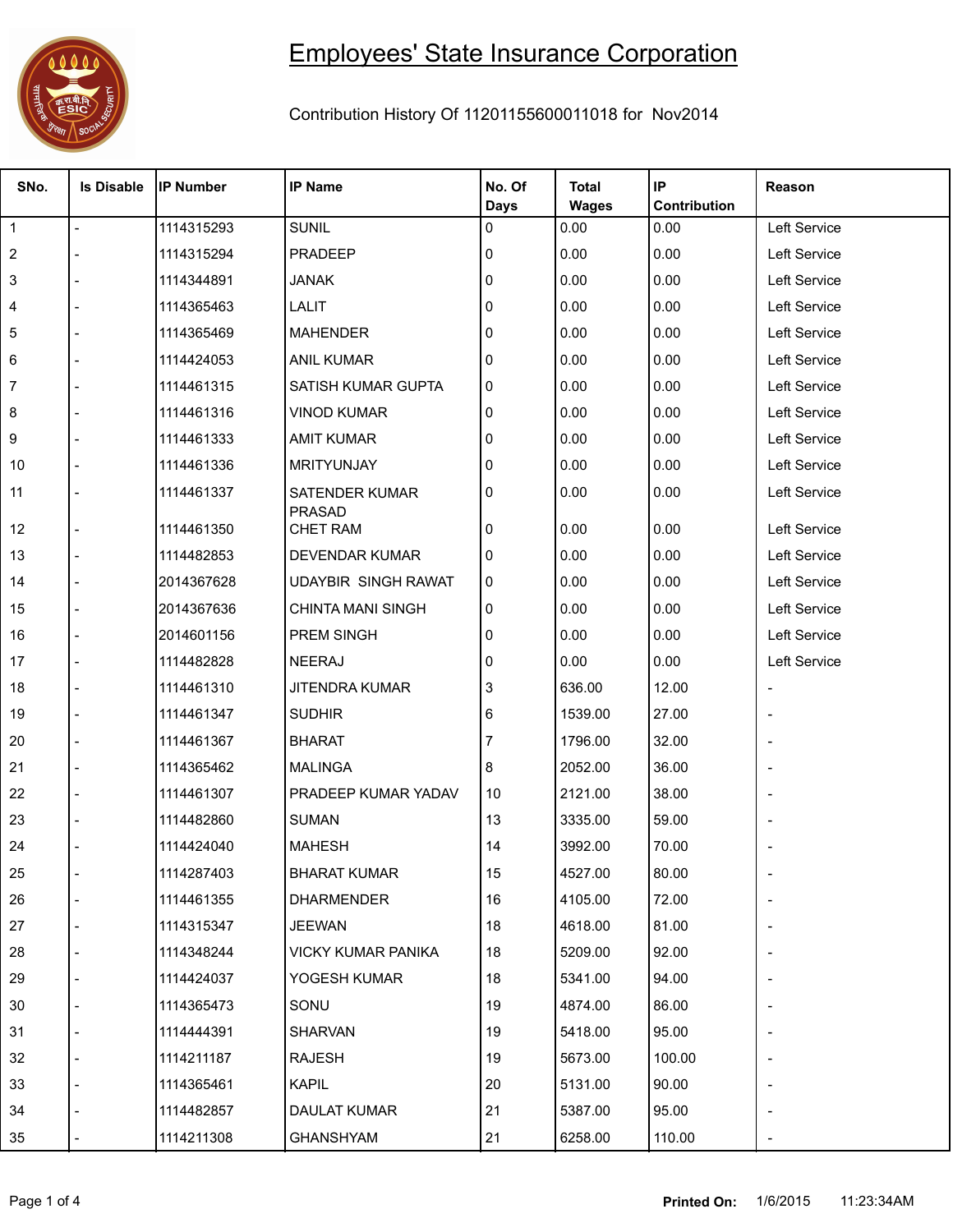| SNo. | <b>Is Disable</b> | <b>IP Number</b> | <b>IP Name</b>                    | No. Of<br><b>Days</b> | <b>Total</b><br><b>Wages</b> | IP<br>Contribution | Reason                   |
|------|-------------------|------------------|-----------------------------------|-----------------------|------------------------------|--------------------|--------------------------|
| 36   | $\overline{a}$    | 1114331123       | SANTOSH KUMAR                     | 22                    | 5644.00                      | 99.00              | $\blacksquare$           |
| 37   |                   | 1114315081       | <b>MOHIT</b>                      | 22                    | 5644.00                      | 99.00              | $\overline{a}$           |
| 38   |                   | 1114348227       | <b>GOPAL</b>                      | 23                    | 6721.00                      | 118.00             |                          |
| 39   |                   | 1114482862       | <b>GOPAL KUMAR</b>                | 25                    | 6413.00                      | 113.00             |                          |
| 40   |                   | 1114211758       | <b>MAMTA</b>                      | 25                    | 7286.00                      | 128.00             |                          |
| 41   |                   | 1114461352       | <b>SHER KUMAR</b>                 | 26                    | 6670.00                      | 117.00             |                          |
| 42   |                   | 1114365460       | <b>RAVI</b>                       | 26                    | 6670.00                      | 117.00             |                          |
| 43   |                   | 1114344884       | <b>NIMEY</b>                      | 26                    | 6670.00                      | 117.00             | $\overline{\phantom{0}}$ |
| 44   |                   | 1114461308       | <b>AMIT RAGHAV</b>                | 27                    | 5726.00                      | 101.00             |                          |
| 45   |                   | 1114444384       | <b>BRIJENDER</b>                  | 27                    | 7699.00                      | 135.00             |                          |
| 46   |                   | 1114211151       | <b>KARUNA</b>                     | 27                    | 7837.00                      | 138.00             |                          |
| 47   |                   | 1114382618       | <b>SUNIL</b>                      | 27                    | 7847.00                      | 138.00             |                          |
| 48   |                   | 1114424033       | DHARMENDER KUMAR<br><b>SHUKLA</b> | 27                    | 7832.00                      | 138.00             |                          |
| 49   |                   | 1114315331       | AJAY                              | 28                    | 8712.00                      | 153.00             | $\overline{a}$           |
| 50   |                   | 1114444392       | <b>SHARDA</b>                     | 28                    | 8130.00                      | 143.00             | $\overline{a}$           |
| 51   |                   | 1114348231       | <b>RAHUL MATHUR</b>               | 28                    | 8127.00                      | 143.00             |                          |
| 52   |                   | 1114212014       | <b>VISHAL SAINI</b>               | 28                    | 8144.00                      | 143.00             |                          |
| 53   |                   | 1114382615       | ANIL                              | 28                    | 8122.00                      | 143.00             |                          |
| 54   |                   | 1114400421       | <b>RAKESH THAKUR</b>              | 28                    | 8146.00                      | 143.00             |                          |
| 55   |                   | 1114424036       | SAIYAD GULAM ANWAR                | 28                    | 8127.00                      | 143.00             |                          |
| 56   |                   | 1114226715       | <b>SUNIL KUMAR</b>                | 29                    | 8344.00                      | 147.00             | $\overline{\phantom{a}}$ |
| 57   |                   | 1114382599       | <b>AJAY KUMAR</b>                 | 29                    | 8414.00                      | 148.00             |                          |
| 58   |                   | 1114211321       | <b>RAKESH RAI</b>                 | 29                    | 8409.00                      | 148.00             |                          |
| 59   |                   | 1114348211       | <b>PUSHPENDER</b>                 | 29                    | 8426.00                      | 148.00             |                          |
| 60   |                   | 1114461373       | <b>IMRAN KHAN</b>                 | 30                    | 7696.00                      | 135.00             |                          |
| 61   |                   | 1114344894       | <b>MANI RAJ</b>                   | 30                    | 4914.00                      | 86.00              |                          |
| 62   |                   | 1114331121       | PRITHVI RAJ                       | 30                    | 4914.00                      | 86.00              |                          |
| 63   |                   | 1114382626       | SUKHBIR SINGH                     | 30                    | 7696.00                      | 135.00             |                          |
| 64   |                   | 1114461374       | KAILASH SINGH                     | 30                    | 5547.00                      | 98.00              |                          |
| 65   |                   | 1114461306       | <b>NITAI MALO</b>                 | 30                    | 7696.00                      | 135.00             |                          |
| 66   |                   | 1114461334       | RAGHAVENDRA SINGH                 | 30                    | 7696.00                      | 135.00             |                          |
| 67   |                   | 1114461314       | <b>RAMJATAN</b>                   | 30                    | 7696.00                      | 135.00             |                          |
| 68   |                   | 1114461363       | <b>BADDI KUMAR</b>                | 30                    | 8337.00                      | 146.00             |                          |
| 69   |                   | 1114382624       | <b>SIKANDER</b>                   | 30                    | 10774.00                     | 189.00             |                          |
| 70   |                   | 1114461341       | <b>DEVESH KUMAR</b>               | 30                    | 11031.00                     | 194.00             |                          |
| 71   |                   | 1114461324       | PREM SHANKAR SINGH                | 30                    | 7696.00                      | 135.00             |                          |
| 72   |                   | 1114461338       | <b>SUNIL KUMAR</b>                | 30                    | 7696.00                      | 135.00             |                          |
| 73   |                   | 2015053961       | SATYABIR SINGH                    | 30                    | 12000.00                     | 210.00             |                          |
| 74   |                   | 2015053957       | <b>ROHTASH</b>                    | 30                    | 12000.00                     | 210.00             |                          |
| 75   |                   | 1114482824       | <b>CHAIN SINGH</b>                | 30                    | 12000.00                     | 210.00             |                          |
| 76   |                   | 2015023541       | NARAYAN MISHRA                    | 30                    | 8554.00                      | 150.00             |                          |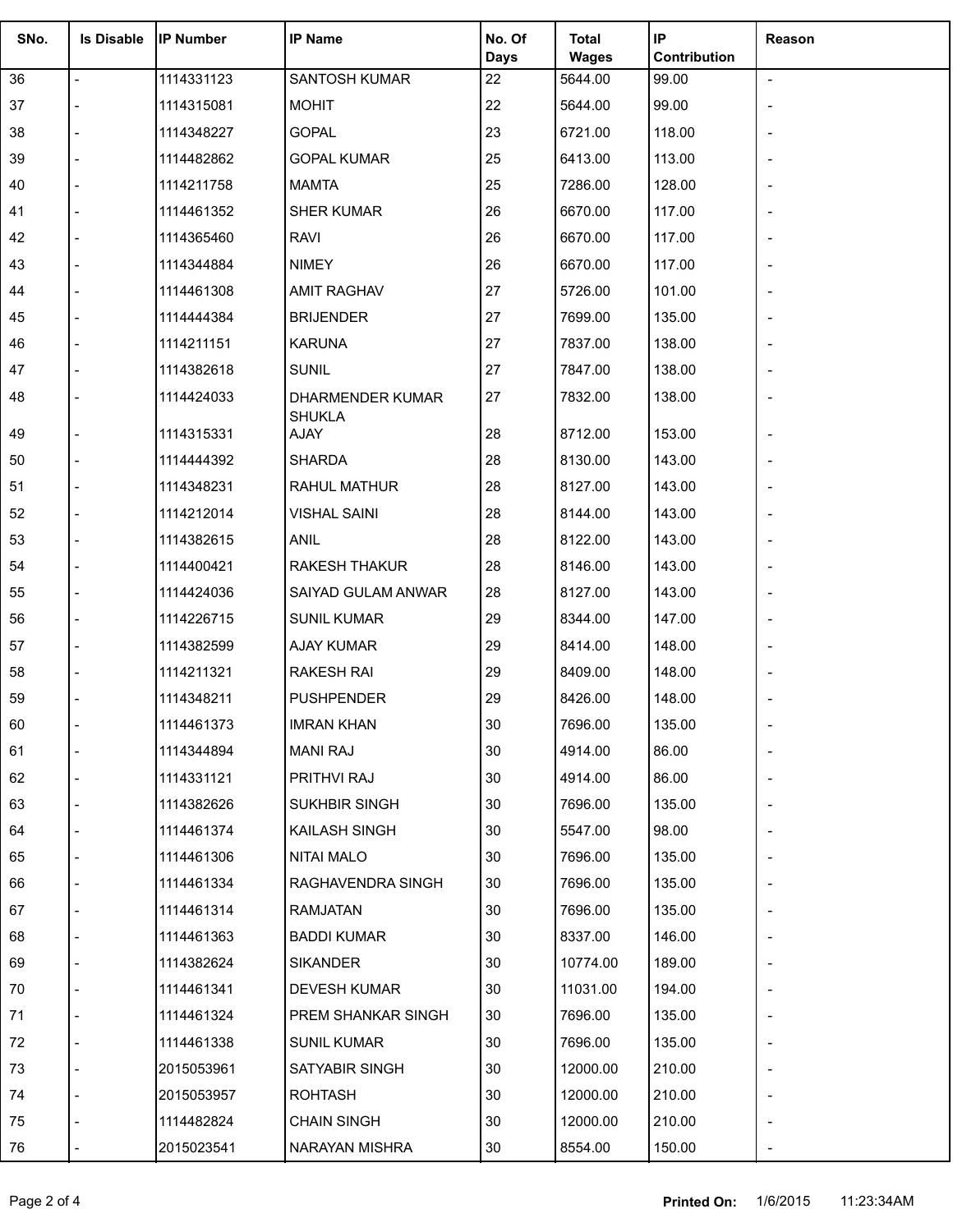| SNo. | <b>Is Disable</b>        | <b>IP Number</b> | <b>IP Name</b>      | No. Of         | Total                   | IP                     | Reason         |
|------|--------------------------|------------------|---------------------|----------------|-------------------------|------------------------|----------------|
| 77   | $\overline{\phantom{a}}$ | 1114226424       | <b>BHAGWAN DAS</b>  | Days<br>$30\,$ | <b>Wages</b><br>8862.00 | Contribution<br>156.00 | $\blacksquare$ |
| 78   |                          | 1114211996       | <b>DEVRAJ</b>       | 30             | 9152.00                 | 161.00                 |                |
| 79   |                          | 1114400419       | PARDEEP             | $30\,$         | 10590.00                | 186.00                 |                |
| 80   |                          | 1114226236       | <b>SUBHASH</b>      | $30\,$         | 9299.00                 | 163.00                 |                |
| 81   |                          | 1114211627       | DEEPAK KUMAR        | $30\,$         | 11325.00                | 199.00                 |                |
| 82   |                          | 1114348256       | RAJU KUMAR          | 30             | 12050.00                | 211.00                 |                |
| 83   |                          | 1114211361       | <b>PAWAN</b>        | $30\,$         | 9017.00                 | 158.00                 |                |
| 84   |                          | 1114424032       | <b>DEEPAK</b>       | 30             | 9139.00                 | 160.00                 |                |
| 85   |                          | 1114211624       | <b>RESHAM</b>       | 30             | 10136.00                | 178.00                 |                |
| 86   |                          | 1114211976       | <b>PAWAN</b>        | $30\,$         | 12345.00                | 217.00                 |                |
| 87   |                          | 1114226223       | <b>SURESH</b>       | $30\,$         | 11321.00                | 199.00                 |                |
| 88   |                          | 1114348147       | SANDEEP SINGH       | $30\,$         | 13204.00                | 232.00                 |                |
| 89   |                          | 1114277124       | <b>ROSHNI</b>       | $30\,$         | 9142.00                 | 160.00                 |                |
| 90   |                          | 1114211197       | <b>SUMAN</b>        | 30             | 9437.00                 | 166.00                 |                |
| 91   |                          |                  | <b>DEENA NATH</b>   | $30\,$         |                         | 177.00                 |                |
|      |                          | 1114211275       |                     |                | 10071.00                |                        |                |
| 92   |                          | 1114226727       | SANJU               | $30\,$         | 9730.00                 | 171.00                 |                |
| 93   |                          | 1114211229       | <b>MANTU</b>        | $30\,$         | 11760.00                | 206.00                 |                |
| 94   |                          | 1114226683       | <b>GOVIND SINGH</b> | 30             | 10449.00                | 183.00                 |                |
| 95   |                          | 1114211614       | <b>RACHANA</b>      | $30\,$         | 10454.00                | 183.00                 |                |
| 96   |                          | 1114211356       | <b>JAIPAL</b>       | 30             | 9877.00                 | 173.00                 |                |
| 97   |                          | 1114211279       | SANJEEV KUMAR       | $30\,$         | 12053.00                | 211.00                 |                |
| 98   |                          | 1114212015       | <b>RAM KUMAR</b>    | $30\,$         | 11905.00                | 209.00                 |                |
| 99   |                          | 1114211956       | <b>NEELAM</b>       | $30\,$         | 9875.00                 | 173.00                 |                |
| 100  |                          | 1114212004       | <b>PUSPA</b>        | 30             | 9018.00                 | 158.00                 |                |
| 101  |                          | 1114226251       | LEKH RAJ            | 30             | 10449.00                | 183.00                 |                |
| 102  |                          | 1114287394       | RAVINDER RAUT       | 30             | 9450.00                 | 166.00                 |                |
| 103  |                          | 1114348252       | JAI BHAGWAN         | 30             | 9581.00                 | 168.00                 |                |
| 104  |                          | 1114348253       | <b>KARAMBIR</b>     | 30             | 9147.00                 | 161.00                 |                |
| 105  |                          | 1114348264       | NITIN KUMAR         | 30             | 10879.00                | 191.00                 |                |
| 106  |                          | 1114348268       | SALEHA BEGAM        | 30             | 8857.00                 | 155.00                 |                |
| 107  |                          | 1114382601       | <b>KAVITA</b>       | 30             | 8846.00                 | 155.00                 |                |
| 108  |                          | 1114382605       | MILAN               | 30             | 11335.00                | 199.00                 |                |
| 109  |                          | 1114382611       | NARENDRA SINGH      | 30             | 10742.00                | 188.00                 |                |
| 110  |                          | 1114400425       | <b>ROHIT</b>        | 30             | 10159.00                | 178.00                 |                |
| 111  |                          | 1114424025       | <b>ARUN KUMAR</b>   | 30             | 9439.00                 | 166.00                 |                |
| 112  |                          | 1114424030       | RAJESH              | 30             | 11192.00                | 196.00                 |                |
| 113  |                          | 2013005319       | SANTOSH             | 30             | 17283.00                | 303.00                 |                |
| 114  |                          | 2013713287       | SARVINDER           | 30             | 12628.00                | 221.00                 |                |
| 115  |                          | 1114444385       | NAYAB SINGH         | 30             | 11306.00                | 198.00                 |                |
| 116  |                          | 1114444388       | RAJMANGAL           | 30             | 10159.00                | 178.00                 |                |
| 117  |                          | 1114444389       | <b>VINOD KUMAR</b>  | 30             | 9447.00                 | 166.00                 |                |